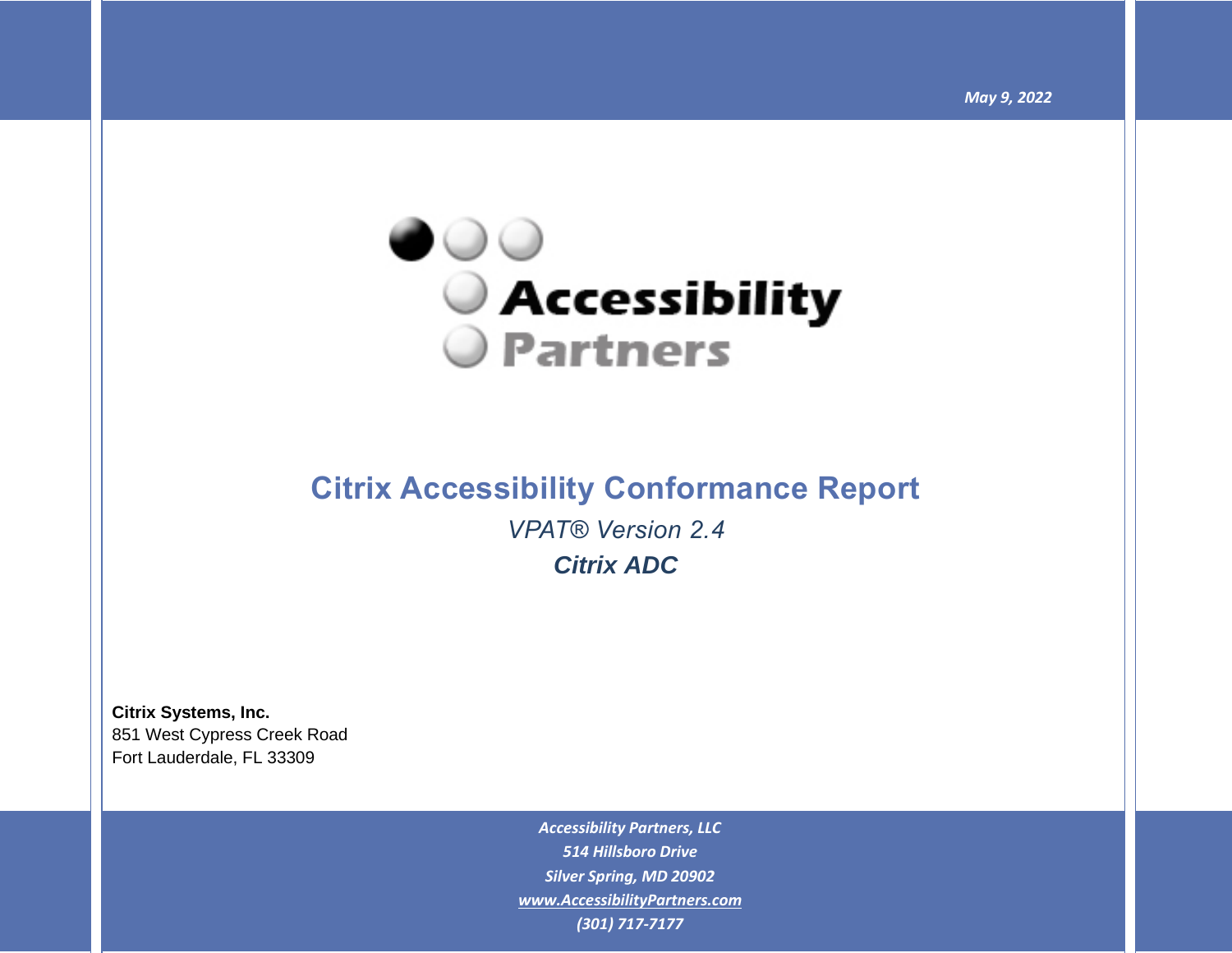### **Name of Product/Version**

**Name of Product:** Citrix ADC **Version:** 13.1

### **Product Description**

The product is the Citrix ADC web application.

### **Notes**

This Voluntary Product Accessibility Template (VPAT) provides guidance on the accessibility characteristics of **Citrix ADC** as of **May 9, 2022** and is only valid for the version and date it was tested.

## **Evaluation Methods Used**

Assistive technology products used as part of testing included Freedom Scientific JAWS 2022, NVDA 2021.4, Freedom Scientific ZoomText 2022, Microsoft Windows accessibility features, and keyboard-only control. Testing was performed with this assistive technology on Chrome and Firefox on Windows 11.

### **Applicable Standards/Guidelines**

This report covers the degree of conformance for the following accessibility standard/guidelines:

| <b>Standard/Guideline</b>                       | <b>Included In Report</b> |
|-------------------------------------------------|---------------------------|
| <b>Web Content Accessibility Guidelines 2.0</b> | Level A (Yes)             |
|                                                 | Level AA (Yes)            |
|                                                 | Level AAA (No)            |
| Web Content Accessibility Guidelines 2.1        | Level A (Yes)             |
|                                                 | Level AA (Yes)            |
|                                                 | Level AAA (No)            |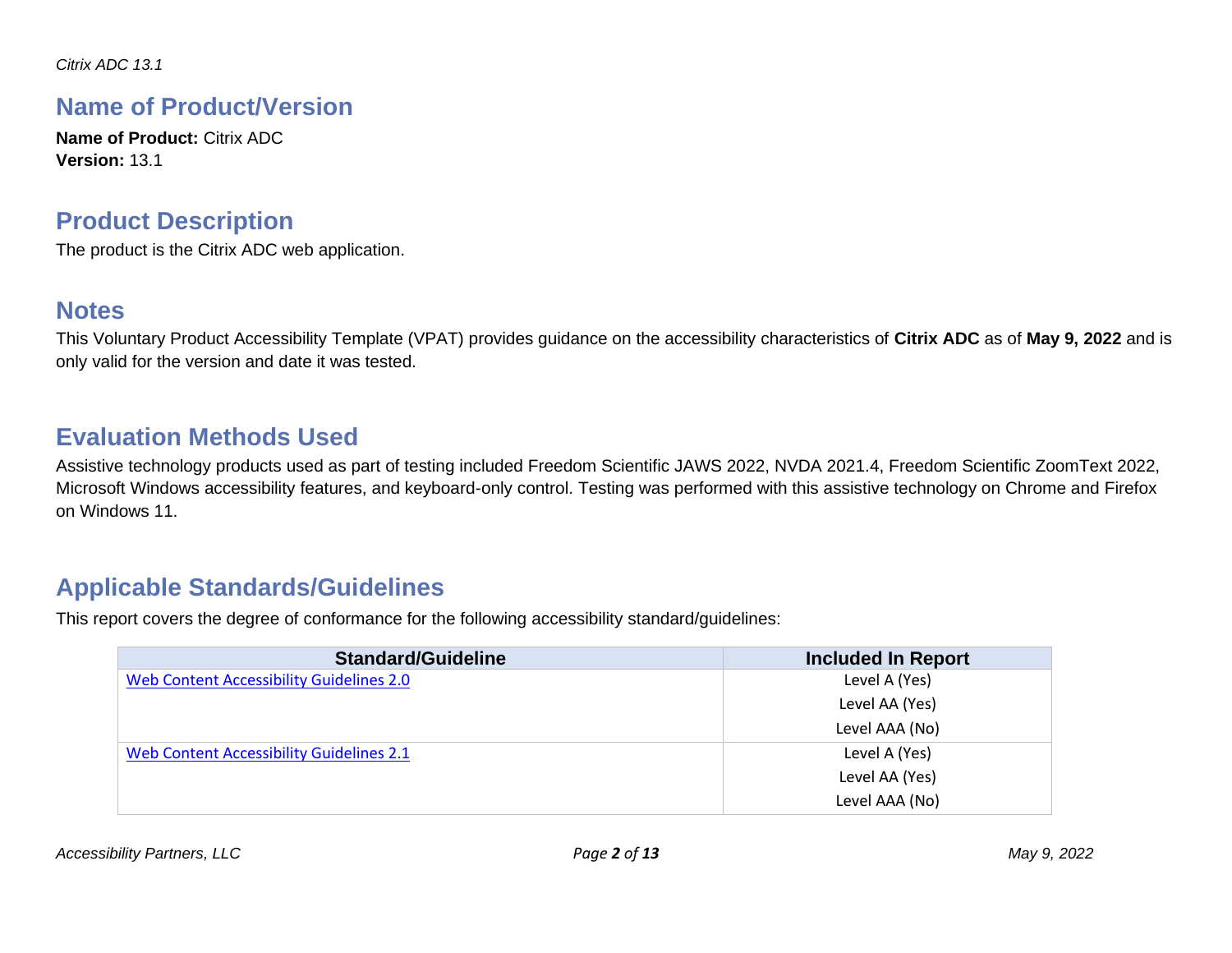| Revised Section 508 standards published January 18, 2017 and corrected January 22,  |     |
|-------------------------------------------------------------------------------------|-----|
| 2018                                                                                | Yes |
| <b>EN 301 549 Accessibility requirements suitable for public procurement of ICT</b> |     |
| products and services in Europe, - V3.1.1 (2019-11)                                 | No. |

### **Terms**

The terms used in the Conformance Level information are defined as follows:

- **Supports**: The functionality of the product has at least one method that meets the criterion without known defects or meets with equivalent facilitation.
- **Partially Supports**: Some functionality of the product does not meet the criterion.
- **Does Not Support**: The majority of product functionality does not meet the criterion.
- **Not Applicable**: The criterion is not relevant to the product.
- **Not Evaluated**: The product has not been evaluated against the criterion. This can be used only in WCAG 2.0 Level AAA.

## **WCAG 2.x Report**

Tables 1 and 2 also document conformance with:

- Chapter 5 501.1 Scope, 504.2 Content Creation or Editing
- Chapter 6 602.3 Electronic Support Documentation.

Note: When reporting on conformance with the WCAG 2.x Success Criteria, they are scoped for full pages, complete processes, and accessibility-supported ways of using technology as documented in the [WCAG 2.0 Conformance Requirements.](https://www.w3.org/TR/WCAG20/#conformance-reqs)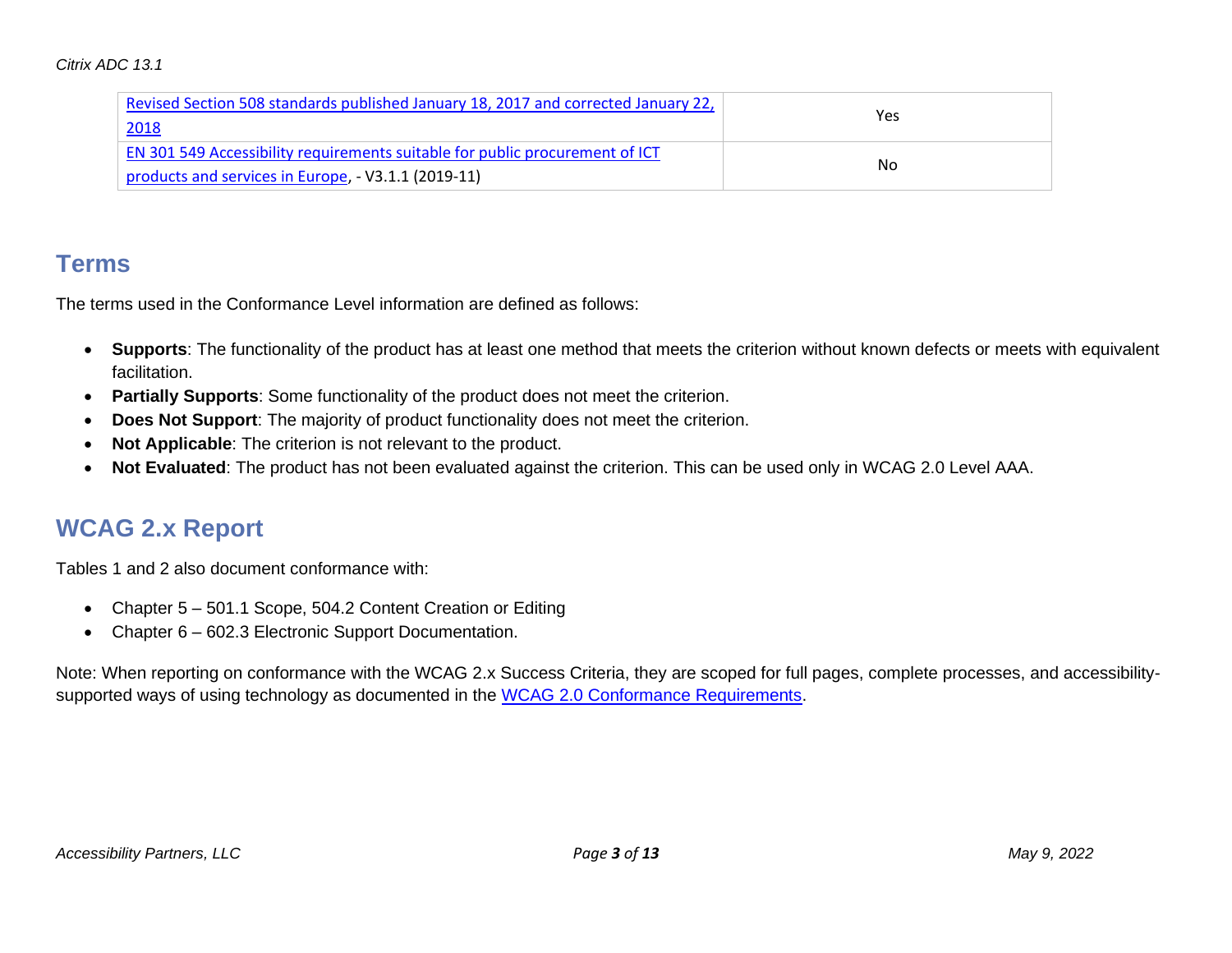## **Table 1: Success Criteria, Level A**

| <b>Criteria</b>                                                      | <b>Conformance Level</b>  | <b>Remarks and Explanations</b>                          |
|----------------------------------------------------------------------|---------------------------|----------------------------------------------------------|
| 1.1.1 Non-text Content (Level A)                                     |                           |                                                          |
| Also applies to:                                                     |                           | Some images have alternative text. Some images do        |
| <b>Revised Section 508</b>                                           | <b>Partially Supports</b> | not have alternative text. Graphs have alternative table |
| 501 (Web)(Software)<br>$\bullet$                                     |                           | views.                                                   |
| 602.3 (Support Docs)<br>٠                                            |                           |                                                          |
| 1.2.1 Audio-only and Video-only (Prerecorded) (Level A)              |                           |                                                          |
| Also applies to:                                                     |                           |                                                          |
| <b>Revised Section 508</b>                                           | Not Applicable            | No audio-only or video-only media.                       |
| 501 (Web)(Software)<br>$\bullet$                                     |                           |                                                          |
| 602.3 (Support Docs)<br>$\bullet$                                    |                           |                                                          |
| 1.2.2 Captions (Prerecorded) (Level A)                               |                           |                                                          |
| Also applies to:                                                     |                           |                                                          |
| <b>Revised Section 508</b>                                           | Supports                  | Support videos contain closed captions.                  |
| 501 (Web)(Software)<br>$\bullet$                                     |                           |                                                          |
| 602.3 (Support Docs)<br>٠                                            |                           |                                                          |
| 1.2.3 Audio Description or Media Alternative (Prerecorded) (Level A) |                           |                                                          |
| Also applies to:                                                     |                           | Audio in the videos describe the content sufficiently so |
| <b>Revised Section 508</b>                                           | Supports                  | audio descriptions are not needed.                       |
| 501 (Web)(Software)<br>$\bullet$                                     |                           |                                                          |
| 602.3 (Support Docs)<br>$\bullet$                                    |                           |                                                          |
|                                                                      |                           | Some user interface controls have programmatically       |
|                                                                      |                           | determined names; some user interface controls do        |
| 1.3.1 Info and Relationships (Level A)                               |                           | not have programmatically determined names.              |
| Also applies to:                                                     |                           |                                                          |
| <b>Revised Section 508</b>                                           | <b>Partially Supports</b> | Header cells in data tables are programmatically         |
| 501 (Web)(Software)<br>$\bullet$                                     |                           | determinable.                                            |
| 602.3 (Support Docs)<br>$\bullet$                                    |                           |                                                          |
|                                                                      |                           | Heading tags are not used for subheadings on some        |
|                                                                      |                           | pages of the application.                                |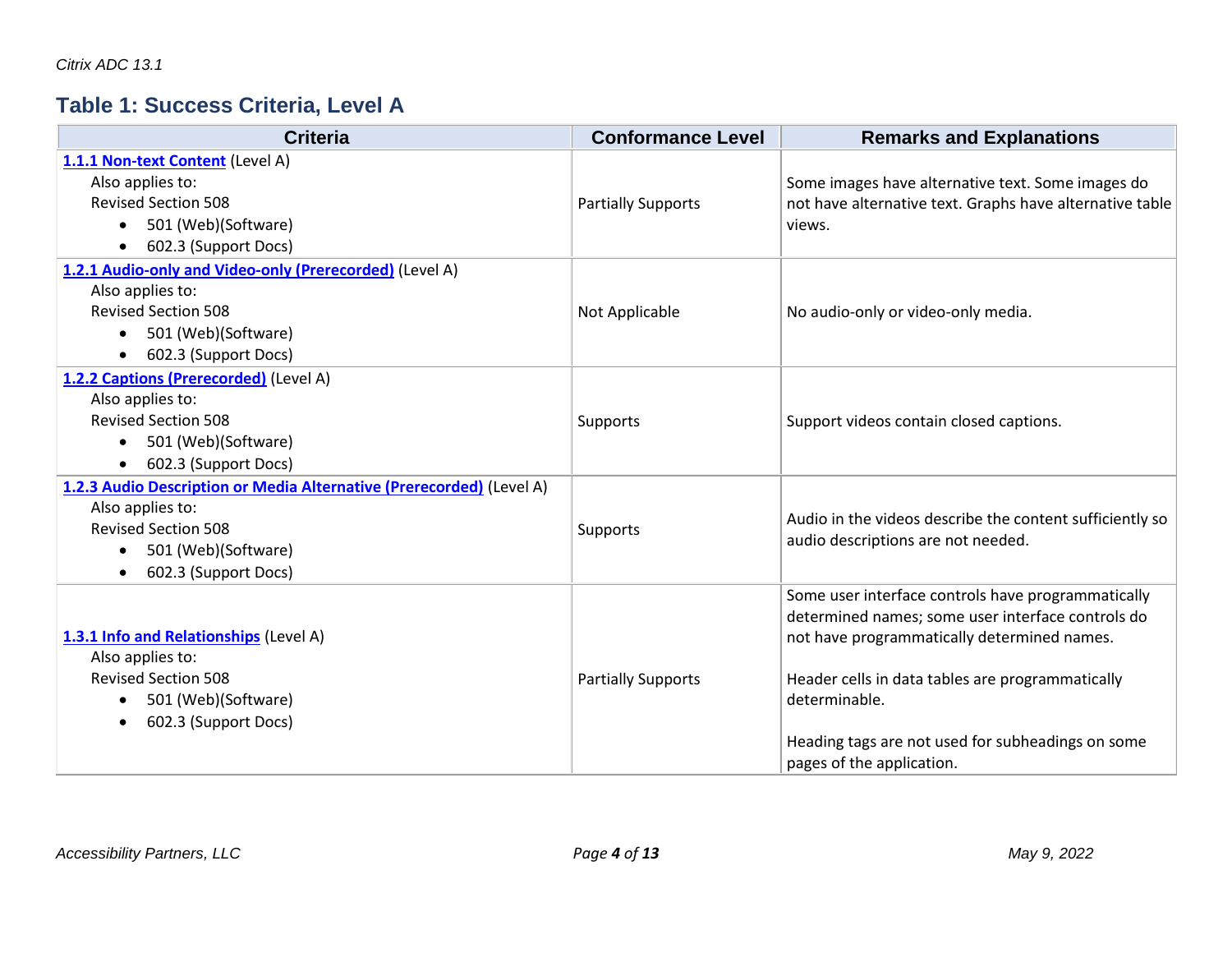| <b>Criteria</b>                                         | <b>Conformance Level</b>  | <b>Remarks and Explanations</b>                        |
|---------------------------------------------------------|---------------------------|--------------------------------------------------------|
| 1.3.2 Meaningful Sequence (Level A)<br>Also applies to: |                           |                                                        |
| <b>Revised Section 508</b>                              | <b>Supports</b>           | Correct reading sequences can be programmatically      |
| 501 (Web)(Software)                                     |                           | determined.                                            |
| 602.3 (Support Docs)                                    |                           |                                                        |
| 1.3.3 Sensory Characteristics (Level A)                 |                           |                                                        |
| Also applies to:                                        |                           |                                                        |
| <b>Revised Section 508</b>                              | <b>Supports</b>           | Instructions and content do not rely solely on sensory |
| 501 (Web)(Software)                                     |                           | characteristics of components.                         |
| 602.3 (Support Docs)<br>$\bullet$                       |                           |                                                        |
| 1.4.1 Use of Color (Level A)                            |                           | On some pages, color is not used as the sole means of  |
| Also applies to:                                        |                           | conveying information.                                 |
| <b>Revised Section 508</b>                              | <b>Partially Supports</b> |                                                        |
| 501 (Web)(Software)<br>$\bullet$                        |                           | On some pages, color is the only means used to relay   |
| 602.3 (Support Docs)                                    |                           | information (e.g., links, focus).                      |
| 1.4.2 Audio Control (Level A)                           |                           |                                                        |
| Also applies to:                                        |                           | The application does not use audio that plays          |
| <b>Revised Section 508</b>                              | Not Applicable            | automatically.                                         |
| 501 (Web)(Software)<br>$\bullet$                        |                           |                                                        |
| • 602.3 (Support Docs)                                  |                           |                                                        |
| 2.1.1 Keyboard (Level A)                                |                           | Some functions of the application are keyboard         |
| Also applies to:                                        |                           | operable.                                              |
| <b>Revised Section 508</b>                              | <b>Partially Supports</b> |                                                        |
| • 501 (Web)(Software)                                   |                           | Some controls (e.g., Resource Center, table headers)   |
| 602.3 (Support Docs)                                    |                           | are not keyboard operable.                             |
| 2.1.2 No Keyboard Trap (Level A)                        |                           |                                                        |
| Also applies to:                                        |                           |                                                        |
| <b>Revised Section 508</b>                              | <b>Supports</b>           | The application does not contain a keyboard trap.      |
| 501 (Web)(Software)<br>$\bullet$                        |                           |                                                        |
| • 602.3 (Support Docs)                                  |                           |                                                        |
| 2.1.4 Character Key Shortcuts (Level A 2.1 only)        |                           |                                                        |
| Also applies to:                                        | Supports                  | One-character shortcuts are not used.                  |
| Revised Section 508 - Does not apply                    |                           |                                                        |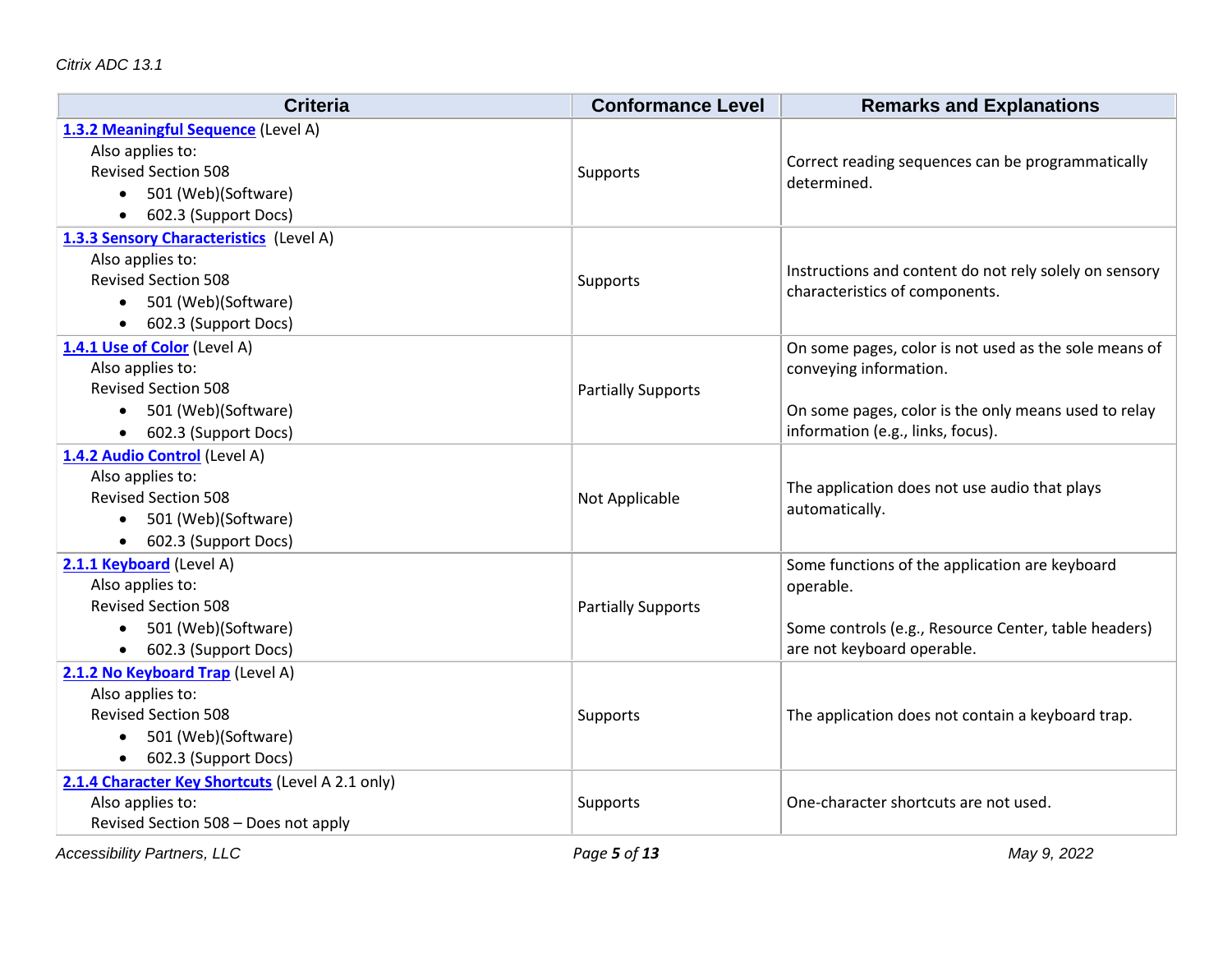| <b>Criteria</b>                                                                                                                                                                                      | <b>Conformance Level</b>  | <b>Remarks and Explanations</b>                                                                                                                                                    |
|------------------------------------------------------------------------------------------------------------------------------------------------------------------------------------------------------|---------------------------|------------------------------------------------------------------------------------------------------------------------------------------------------------------------------------|
| 2.2.1 Timing Adjustable (Level A)<br>Also applies to:<br><b>Revised Section 508</b><br>501 (Web)(Software)<br>602.3 (Support Docs)                                                                   | Does Not Support          | The application times out without warning the user.                                                                                                                                |
| 2.2.2 Pause, Stop, Hide (Level A)<br>Also applies to:<br><b>Revised Section 508</b><br>501 (Web)(Software)<br>602.3 (Support Docs)                                                                   | Does Not Support          | Some graphs auto update and there is not a method to<br>pause or stop the updates.                                                                                                 |
| 2.3.1 Three Flashes or Below Threshold (Level A)<br>Also applies to:<br><b>Revised Section 508</b><br>501 (Web)(Software)<br>602.3 (Support Docs)                                                    | Supports                  | Flashing or blinking does not occur in the prohibited<br>range.                                                                                                                    |
| 2.4.1 Bypass Blocks (Level A)<br>Also applies to:<br><b>Revised Section 508</b><br>501 (Web)(Software) – Does not apply to non-web software<br>602.3 (Support Docs) - Does not apply to non-web docs | <b>Partially Supports</b> | The application does not have a keyboard method to<br>skip repetitive navigation links on some pages.<br>Configuration pages have a partially implemented skip<br>navigation link. |
| 2.4.2 Page Titled (Level A)<br>Also applies to:<br><b>Revised Section 508</b><br>501 (Web)(Software)<br>602.3 (Support Docs)                                                                         | Supports                  | Descriptive titles are used.                                                                                                                                                       |
| 2.4.3 Focus Order (Level A)<br>Also applies to:<br><b>Revised Section 508</b><br>501 (Web)(Software)<br>602.3 (Support Docs)                                                                         | <b>Partially Supports</b> | On some pages, components can be navigated in an<br>order that preserves meaning and operability.<br>Some Resource Center links do not move focus to the<br>opened page.           |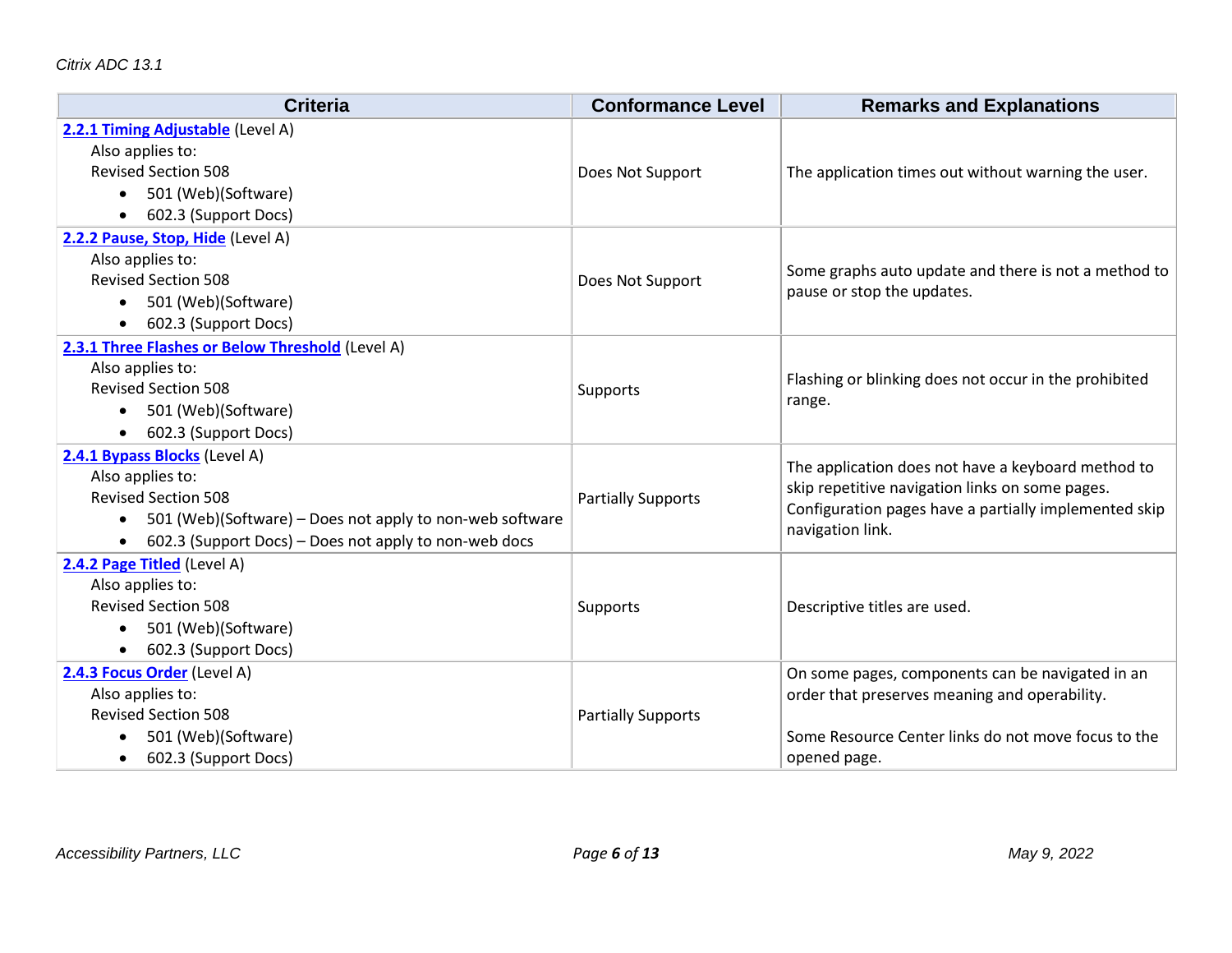| <b>Criteria</b>                                                                                                                            | <b>Conformance Level</b>  | <b>Remarks and Explanations</b>                                                                                                                                                                           |
|--------------------------------------------------------------------------------------------------------------------------------------------|---------------------------|-----------------------------------------------------------------------------------------------------------------------------------------------------------------------------------------------------------|
| 2.4.4 Link Purpose (In Context) (Level A)<br>Also applies to:<br><b>Revised Section 508</b><br>501 (Web)(Software)<br>602.3 (Support Docs) | Supports                  | The purpose of each link can be determined from the<br>link text together with context.                                                                                                                   |
| 2.5.1 Pointer Gestures (Level A 2.1 only)<br>Also applies to:<br>Revised Section 508 - Does not apply                                      | Not Applicable            | Multipoint or path-based gestures are not used.                                                                                                                                                           |
| 2.5.2 Pointer Cancellation (Level A 2.1 only)<br>Also applies to:<br>Revised Section 508 - Does not apply                                  | Supports                  | Pointer functionality is not triggered by down-events.                                                                                                                                                    |
| 2.5.3 Label in Name (Level A 2.1 only)<br>Also applies to:<br>Revised Section 508 - Does not apply                                         | <b>Partially Supports</b> | For some user interface components with labels, the<br>accessible name contains the text that is presented<br>visually.<br>Some controls contain a visible label and are not<br>programmatically labeled. |
| 2.5.4 Motion Actuation (Level A 2.1 only)<br>Also applies to:<br>Revised Section 508 - Does not apply                                      | Not Applicable            | The application does not contain device or user motion<br>functionality.                                                                                                                                  |
| 3.1.1 Language of Page (Level A)<br>Also applies to:<br><b>Revised Section 508</b><br>501 (Web)(Software)<br>602.3 (Support Docs)          | Support                   | The default human language can be programmatically<br>determined.                                                                                                                                         |
| 3.2.1 On Focus (Level A)<br>Also applies to:<br><b>Revised Section 508</b><br>501 (Web)(Software)<br>602.3 (Support Docs)                  | Supports                  | Moving focus to components does not initiate a change<br>of context.                                                                                                                                      |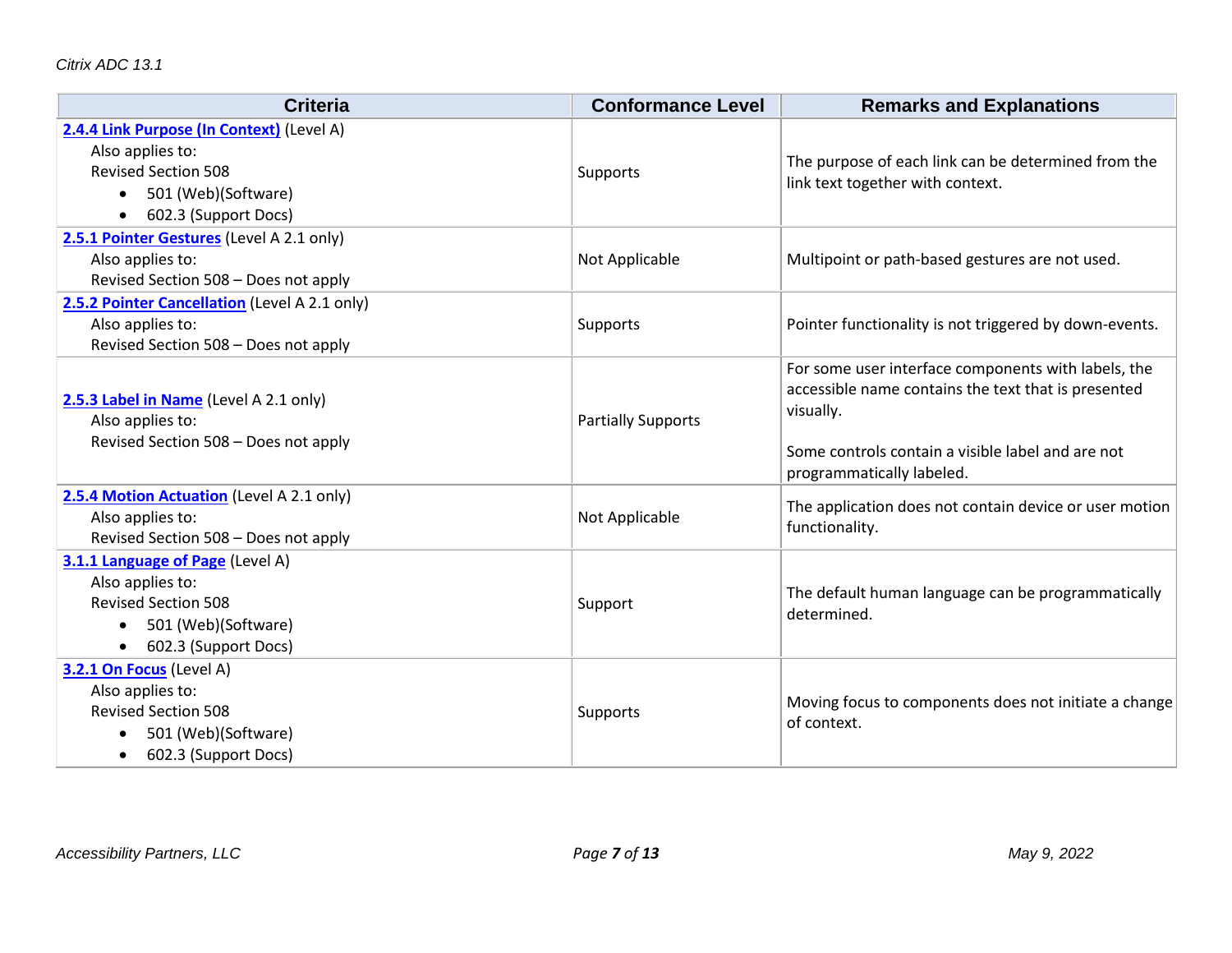| <b>Criteria</b>                                                                                                                                      | <b>Conformance Level</b>  | <b>Remarks and Explanations</b>                                                                                                                                                                                                                                            |
|------------------------------------------------------------------------------------------------------------------------------------------------------|---------------------------|----------------------------------------------------------------------------------------------------------------------------------------------------------------------------------------------------------------------------------------------------------------------------|
| 3.2.2 On Input (Level A)<br>Also applies to:<br><b>Revised Section 508</b><br>501 (Web)(Software)<br>$\bullet$<br>602.3 (Support Docs)               | Supports                  | Changing the setting of user interface components<br>does not automatically cause a change of context.                                                                                                                                                                     |
| 3.3.1 Error Identification (Level A)<br>Also applies to:<br><b>Revised Section 508</b><br>501 (Web)(Software)<br>602.3 (Support Docs)                | Supports                  | Error messages are displayed when required fields are<br>empty or incorrectly formatted.                                                                                                                                                                                   |
| 3.3.2 Labels or Instructions (Level A)<br>Also applies to:<br><b>Revised Section 508</b><br>501 (Web)(Software)<br>$\bullet$<br>602.3 (Support Docs) | Supports                  | Labels are provided for input fields.                                                                                                                                                                                                                                      |
| 4.1.1 Parsing (Level A)<br>Also applies to:<br><b>Revised Section 508</b><br>501 (Web)(Software)<br>602.3 (Support Docs)                             | <b>Partially Supports</b> | The application shows parsing errors when running a<br>markup validation service.                                                                                                                                                                                          |
| 4.1.2 Name, Role, Value (Level A)<br>Also applies to:<br><b>Revised Section 508</b><br>501 (Web)(Software)<br>$\bullet$<br>602.3 (Support Docs)      | <b>Partially Supports</b> | The application provides name, role, state or value<br>information to assistive technology for some<br>components.<br>Some components (i.e., dropdown menus, accordion<br>controls, tabstrips) do not provide name, role, or state<br>information to assistive technology. |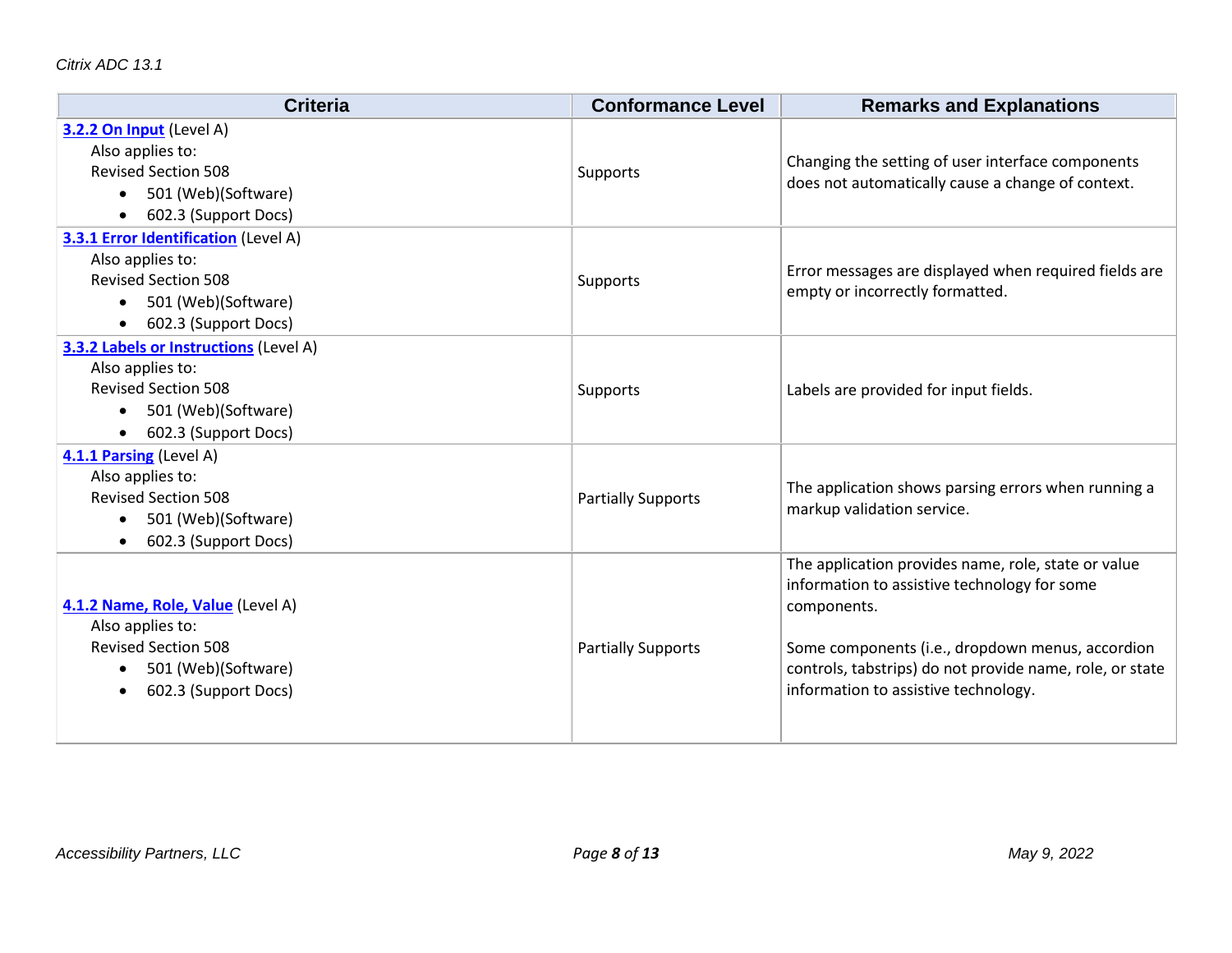## **Table 2: Success Criteria, Level AA**

| <b>Criteria</b>                                  | <b>Conformance Level</b>  | <b>Remarks and Explanations</b>                          |
|--------------------------------------------------|---------------------------|----------------------------------------------------------|
| 1.2.4 Captions (Live) (Level AA)                 |                           |                                                          |
| Also applies to:<br><b>Revised Section 508</b>   |                           |                                                          |
| 501 (Web)(Software)<br>$\bullet$                 | Not Applicable            | No live presentations hosted.                            |
| 602.3 (Support Docs)                             |                           |                                                          |
| $\bullet$                                        |                           |                                                          |
| 1.2.5 Audio Description (Prerecorded) (Level AA) |                           |                                                          |
| Also applies to:<br><b>Revised Section 508</b>   |                           | Audio in the videos describe the content sufficiently so |
|                                                  | Supports                  | audio descriptions are not needed.                       |
| 501 (Web)(Software)<br>$\bullet$                 |                           |                                                          |
| 602.3 (Support Docs)<br>$\bullet$                |                           |                                                          |
| 1.3.4 Orientation (Level AA 2.1 only)            |                           | The application does not restrict content to a single    |
| Also applies to:                                 | Supports                  | orientation.                                             |
| Revised Section 508 - Does not apply             |                           |                                                          |
| 1.3.5 Identify Input Purpose (Level AA 2.1 only) |                           |                                                          |
| Also applies to:                                 | Not Applicable            | User personal information is not requested.              |
| Revised Section 508 - Does not apply             |                           |                                                          |
| 1.4.3 Contrast (Minimum) (Level AA)              |                           |                                                          |
| Also applies to:                                 |                           | Some areas of the application meet the required          |
| <b>Revised Section 508</b>                       | <b>Partially Supports</b> | contrast ratios. Some areas do not meet the required     |
| 501 (Web)(Software)<br>$\bullet$                 |                           | 4.5:1 contrast ratio.                                    |
| 602.3 (Support Docs)<br>$\bullet$                |                           |                                                          |
| 1.4.4 Resize text (Level AA)                     |                           |                                                          |
| Also applies to:                                 |                           | Text can be resized without loss of content or           |
| <b>Revised Section 508</b>                       | Supports                  | functionality.                                           |
| 501 (Web)(Software)<br>$\bullet$                 |                           |                                                          |
| 602.3 (Support Docs)<br>$\bullet$                |                           |                                                          |
| 1.4.5 Images of Text (Level AA)                  |                           |                                                          |
| Also applies to:                                 |                           |                                                          |
| <b>Revised Section 508</b>                       | Supports                  | Images of text are not used.                             |
| 501 (Web)(Software)<br>$\bullet$                 |                           |                                                          |
| 602.3 (Support Docs)<br>$\bullet$                |                           |                                                          |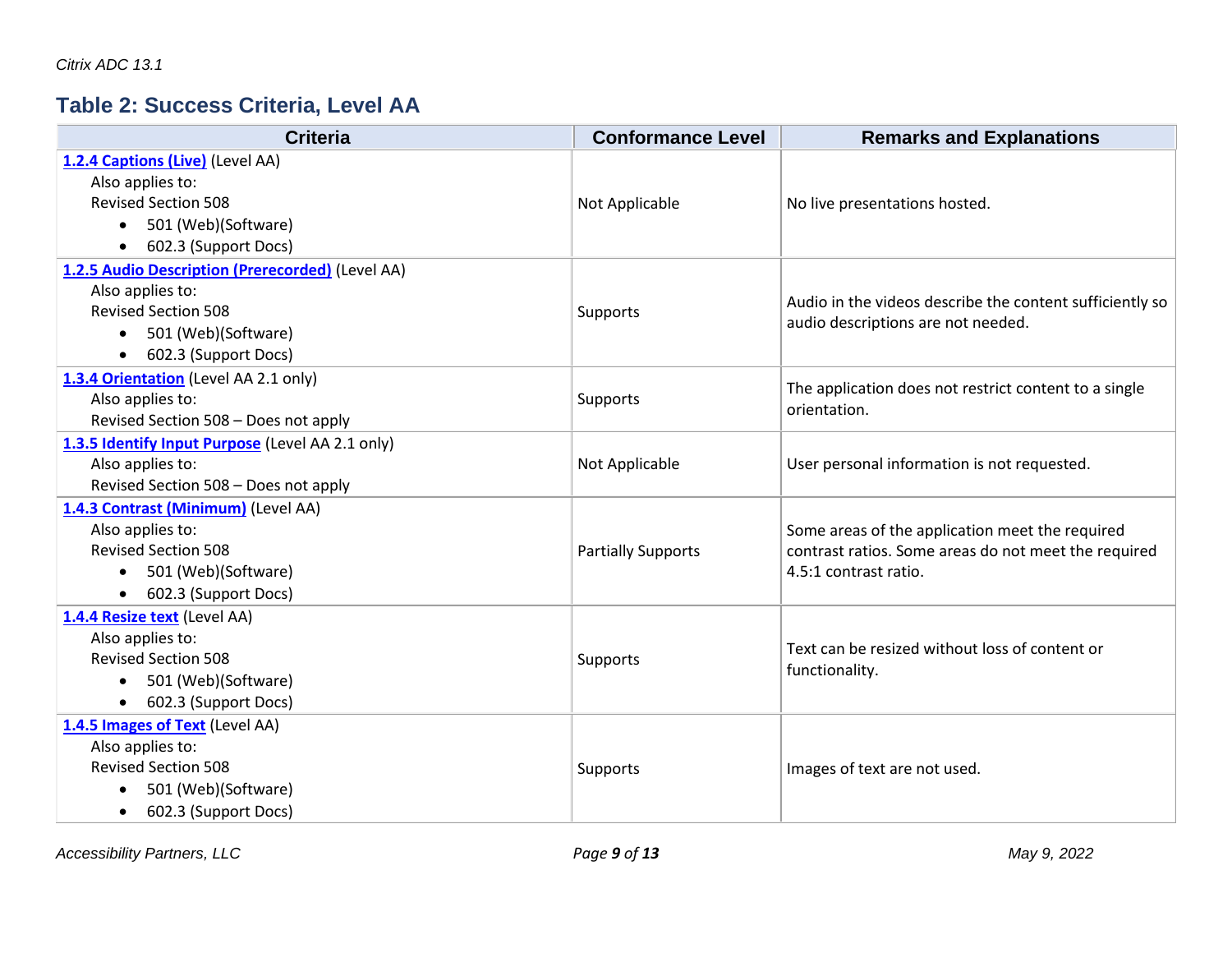| <b>Criteria</b>                                                                                                                                                                                                                 | <b>Conformance Level</b>  | <b>Remarks and Explanations</b>                                                                                                                          |
|---------------------------------------------------------------------------------------------------------------------------------------------------------------------------------------------------------------------------------|---------------------------|----------------------------------------------------------------------------------------------------------------------------------------------------------|
| 1.4.10 Reflow (Level AA 2.1 only)<br>Also applies to:<br>Revised Section 508 - Does not apply                                                                                                                                   | <b>Partially Supports</b> | Software application requires scrolling in both<br>directions after 110% browser zoom.                                                                   |
| 1.4.11 Non-text Contrast (Level AA 2.1 only)<br>Also applies to:<br>Revised Section 508 - Does not apply                                                                                                                        | <b>Partially Supports</b> | Some form fields do not meet the minimum contrast<br>ratio of 3:1.                                                                                       |
| 1.4.12 Text Spacing (Level AA 2.1 only)<br>Also applies to:<br>Revised Section 508 - Does not apply                                                                                                                             | Supports                  | No loss of content occurs by setting style properties to<br>meet the text spacing requirement.                                                           |
| 1.4.13 Content on Hover or Focus (Level AA 2.1 only)<br>Also applies to:<br>Revised Section 508 - Does not apply                                                                                                                | <b>Partially Supports</b> | Hover content (e.g., chart popups, tooltips) does not<br>allow for dismissal of the popup content.                                                       |
| 2.4.5 Multiple Ways (Level AA)<br>Also applies to:<br><b>Revised Section 508</b><br>501 (Web)(Software) - Does not apply to non-web software<br>$\bullet$<br>602.3 (Support Docs) - Does not apply to non-web docs<br>$\bullet$ | Supports                  | There are multiple ways to perform various functions<br>throughout the application.                                                                      |
| 2.4.6 Headings and Labels (Level AA)<br>Also applies to:<br><b>Revised Section 508</b><br>501 (Web)(Software)<br>602.3 (Support Docs)                                                                                           | Supports                  | Headings and labels describe topic or purpose.                                                                                                           |
| 2.4.7 Focus Visible (Level AA)<br>Also applies to:<br><b>Revised Section 508</b><br>501 (Web)(Software)<br>$\bullet$<br>602.3 (Support Docs)<br>$\bullet$                                                                       | <b>Partially Supports</b> | Where keyboard operability exists, the visual focus is<br>well defined on some components, but does not<br>appear in some areas (i.e., Resource Center). |
| 3.1.2 Language of Parts (Level AA)<br>Also applies to:<br><b>Revised Section 508</b><br>501 (Web)(Software)<br>602.3 (Support Docs)<br>$\bullet$                                                                                | Support                   | The default human language can be programmatically<br>determined.                                                                                        |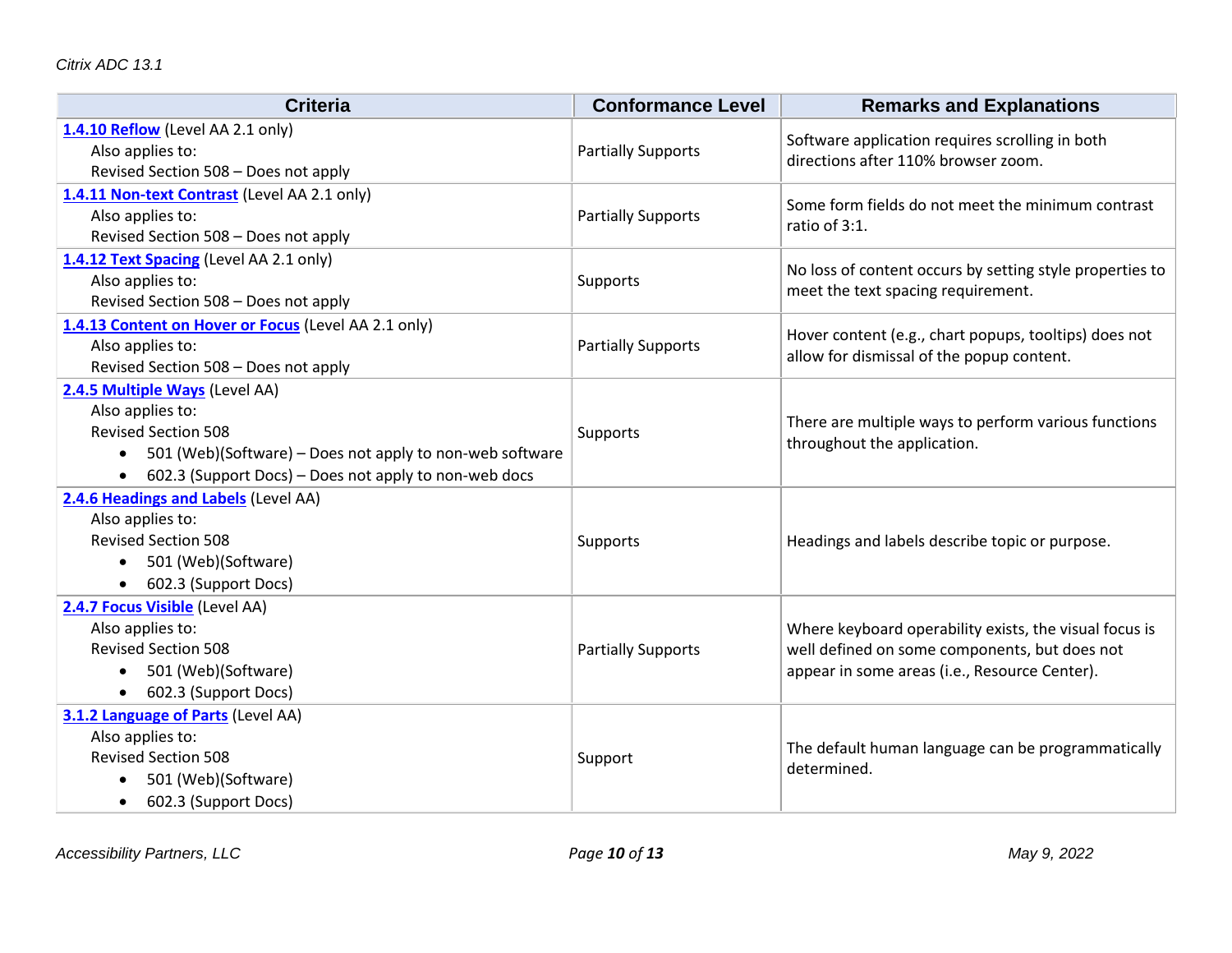| <b>Criteria</b>                                                                                                                                                                                                                                    | <b>Conformance Level</b>  | <b>Remarks and Explanations</b>                                                                                                      |
|----------------------------------------------------------------------------------------------------------------------------------------------------------------------------------------------------------------------------------------------------|---------------------------|--------------------------------------------------------------------------------------------------------------------------------------|
| <b>3.2.3 Consistent Navigation</b> (Level AA)<br>Also applies to:<br><b>Revised Section 508</b><br>501 (Web)(Software) – Does not apply to non-web software<br>$\bullet$<br>602.3 (Support Docs) – Does not apply to non-web docs<br>$\bullet$     | Supports                  | Consistent navigation occurs throughout the<br>application.                                                                          |
| <b>3.2.4 Consistent Identification</b> (Level AA)<br>Also applies to:<br><b>Revised Section 508</b><br>501 (Web)(Software) – Does not apply to non-web software<br>$\bullet$<br>602.3 (Support Docs) - Does not apply to non-web docs<br>$\bullet$ | Supports                  | Consistent identification occurs throughout the<br>application.                                                                      |
| <b>3.3.3 Error Suggestion (Level AA)</b><br>Also applies to:<br><b>Revised Section 508</b><br>501 (Web)(Software)<br>$\bullet$<br>602.3 (Support Docs)<br>$\bullet$                                                                                | Supports                  | Error messages are displayed when required fields are<br>empty or incorrectly formatted.                                             |
| 3.3.4 Error Prevention (Legal, Financial, Data) (Level AA)<br>Also applies to:<br><b>Revised Section 508</b><br>501 (Web)(Software)<br>$\bullet$<br>602.3 (Support Docs)<br>$\bullet$                                                              | Not Applicable            | Application does not cause legal commitments or<br>financial transactions to occur for the user.                                     |
| 4.1.3 Status Messages (Level AA 2.1 only)<br>Also applies to:<br>Revised Section 508 - Does not apply                                                                                                                                              | <b>Partially Supports</b> | Some status messages create a popup dialog that is<br>read.<br>Error messages cannot be programmatically<br>determined through role. |

### **Table 3: Success Criteria, Level AAA**

Notes: Product was not tested to WCAG 2.0 AAA level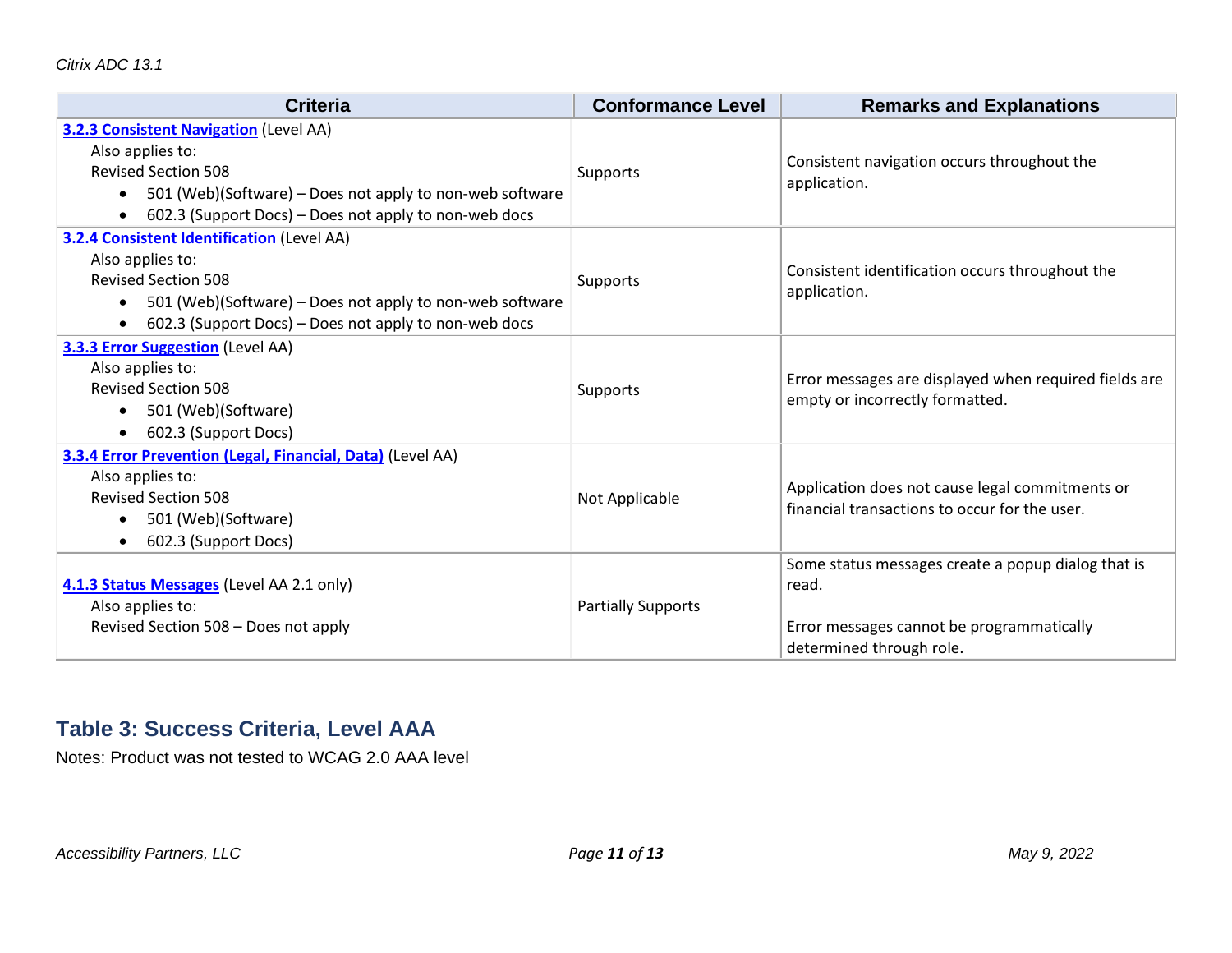# **Revised Section 508 Report**

## **Chapter 3: [Functional Performance Criteria](https://www.access-board.gov/guidelines-and-standards/communications-and-it/about-the-ict-refresh/final-rule/text-of-the-standards-and-guidelines#302-functional-performance-criteria) (FPC)**

| <b>Criteria</b>                                                | <b>Conformance Level</b>  | <b>Remarks and Explanations</b>                                                                                              |
|----------------------------------------------------------------|---------------------------|------------------------------------------------------------------------------------------------------------------------------|
|                                                                |                           | The application is partially keyboard operable.                                                                              |
| 302.1 Without Vision                                           | <b>Partially Supports</b> | The application provides name, role, state, and value information                                                            |
|                                                                |                           | to assistive technology for some components.                                                                                 |
|                                                                |                           | The application is partially keyboard operable.                                                                              |
| 302.2 With Limited Vision                                      |                           | The application provides name, role, state, and value information<br>to assistive technology for some components.            |
|                                                                | <b>Partially Supports</b> | The application can be used by users with low visual acuity when<br>combined with screen magnification assistive technology. |
|                                                                |                           | The application does not meet required contrast ratios in some                                                               |
|                                                                |                           | areas.                                                                                                                       |
|                                                                |                           | On some pages, color is not used as the sole means of conveying<br>information.                                              |
| 302.3 Without Perception of Color                              | <b>Partially Supports</b> |                                                                                                                              |
|                                                                |                           | On some pages, color is the only means used to present<br>information (e.g., links, focus).                                  |
| 302.4 Without Hearing                                          | <b>Supports</b>           | Does not require user hearing.                                                                                               |
|                                                                |                           |                                                                                                                              |
| 302.5 With Limited Hearing                                     | Supports                  | Does not require user hearing.                                                                                               |
| 302.6 Without Speech                                           | <b>Supports</b>           | Does not require user speech.                                                                                                |
| 302.7 With Limited Manipulation                                | <b>Partially Supports</b> | The application is partially keyboard operable.                                                                              |
| 302.8 With Limited Reach and Strength                          | <b>Partially Supports</b> | The application is partially keyboard operable.                                                                              |
| 302.9 With Limited Language, Cognitive, and Learning Abilities | Supports                  |                                                                                                                              |

### **Chapter 4: [Hardware](https://www.access-board.gov/guidelines-and-standards/communications-and-it/about-the-ict-refresh/final-rule/text-of-the-standards-and-guidelines#401-general)**

Notes: This product is not hardware and therefore this section is not applicable to the product.

*Accessibility Partners, LLC Page 12 of 13 May 9, 2022*